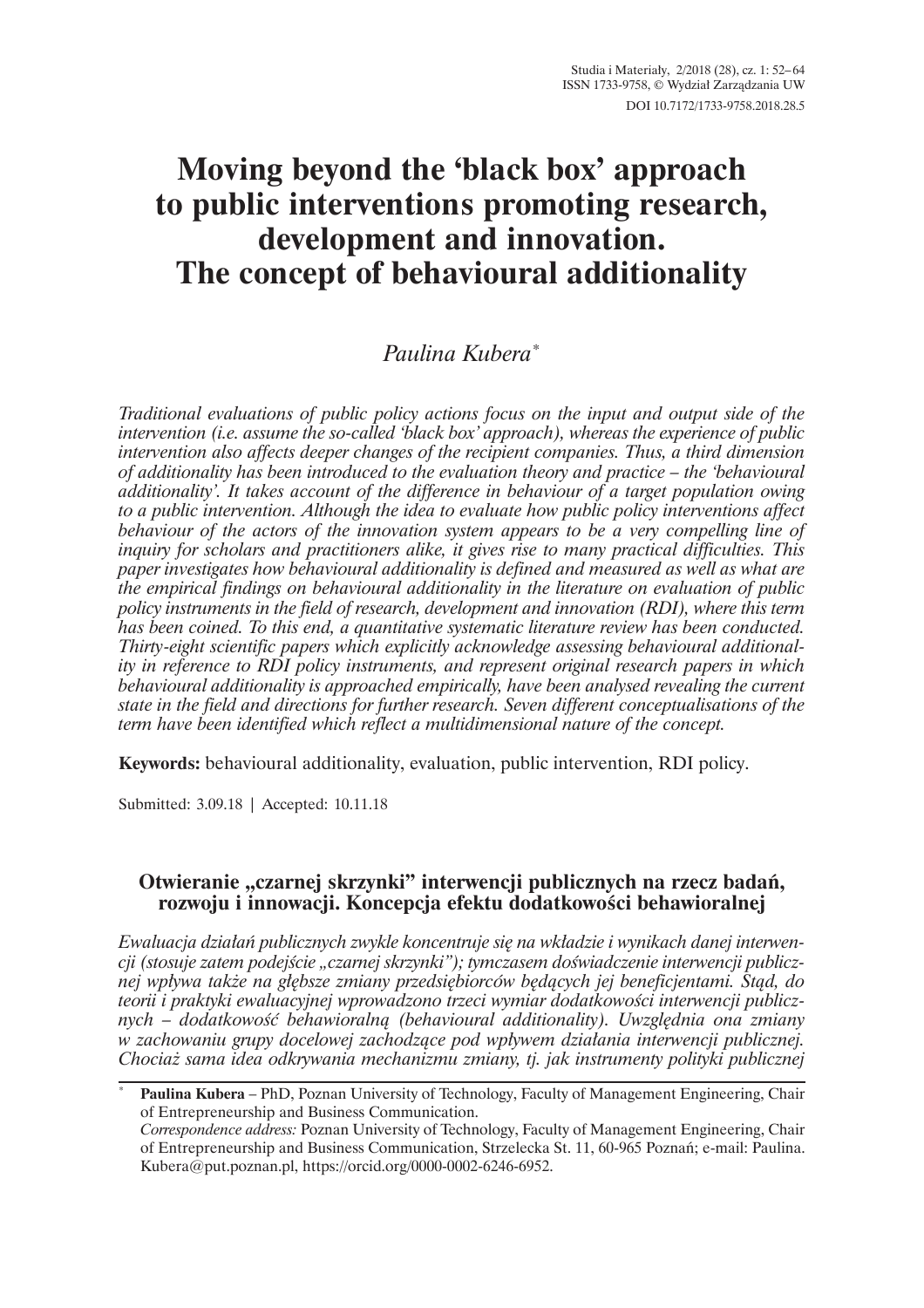*wpïywajÈ na zachowania podmiotów systemu innowacji, wydaje siÚ bardzo interesujÈcym obszarem dociekañ dla naukowców i praktyków, stanowi ona spore wyzwanie. Niniejszy artykuï ma na celu wskazanie, jak dodatkowoĂÊ behawioralna jest definiowana w odniesieniu do instrumentów polityki publicznej na rzecz badañ, rozwoju i innowacji (BRI), gdzie ten termin zostaï ukuty, jak moĝna jÈ mierzyÊ i co mówiÈ wyniki badañ empirycznych w tej dziedzinie. Wykorzystano do tego metodÚ iloĂciowego systematycznego przeglÈdu literatury. Analizie poddano trzydzieści osiem opracowań naukowych, które wyraźnie deklarują badanie dodatkowoĂci behawioralnej instrumentów polityki publicznej na rzecz BRI i stanowiÈ oryginalne prace badawcze, w których dodatkowoĂÊ behawioralna jest badana empirycznie. W ten sposób ustalono stan wiedzy w tej dziedzinie i kierunki dalszych badañ, m.in. zidentyfikowano siedem róĝnych ujÚÊ dodatkowoĂci behawioralnej, które oddajÈ wielowymiarowoĂÊ badanego konceptu.*

**Słowa kluczowe:** dodatkowość behawioralna, ewaluacja, interwencja publiczna, BRI.

Nadesïany: 3.09.18 | Zaakceptowany do druku: 10.11.18

**JEL:** H32, 038

### **1. Introduction**

The fundamental issue in measuring the success of a policy intervention is to determine its 'additionality', which means to what extent a particular public action is encouraging activities that would otherwise not have taken place. It is about 'making a difference' – a key subject of policy evaluation and policy design. When a public intervention fails to improve a situation compared to one where companies have not been covered by the policy initiative, better use of public resources could be made. Therefore, it needs to account for the counterfactual – what would have occurred without the intervention. For instance, a positive change in the performance of a beneficiary of public support can stem from other factors, such as general macroeconomic conditions or be due to inherent characteristics of a beneficiary.

Traditional evaluations take the 'black box' approach' and focus on the input and output side of the intervention, *i.e*. how much has been invested and what has been achieved, without exploring the mechanism of change – the process in which inputs result in outputs. Yet, this is imperative for increasing the effectiveness of public interventions (Steurs, Verbeek and Lykogianni, 2009; Gök and Edler, 2012). The issue how a particular public intervention affects the behaviour of recipient companies within as well as beyond the life-time of the public initiative under scrutiny should supplement the traditional input-output approach (Gök

and Edler, 2012). A truly successful public intervention should contribute to building organisational capability in the long term. As a consequence, a third dimension of additionality has been introduced to the evaluation theory and practice – the 'behavioural additionality'. It takes account of the difference in behaviour of a target population owing to a public intervention.

The aim of the article is to provide an overview of the current knowledge on behavioural additionality, how it is defined and measured as well as what are the empirical findings on behavioural additionality in the literature on evaluation of public policy instruments in the field of research, development and innovation, where this term has been coined. The added value of the research is to reveal the state in the field, reflect on the explanatory power of the concept and on this basis formulate directions for further research. To this end, a systematic literature review has been carried out, covering thirty-eight selected original research papers. Three databases have been used: Web of Science Core Collection, Scopus and Google Scholar to study scholarship on the conceptualisation of the behavioural additionality effect.

The paper is organised into five sections. Following the introduction which provides the rationale for the research, the concept of additionality is outlined to demonstrate how the concept of behavioural additionality fits within the broader research context. The traditional approach to impact evaluation, that is input/output additionality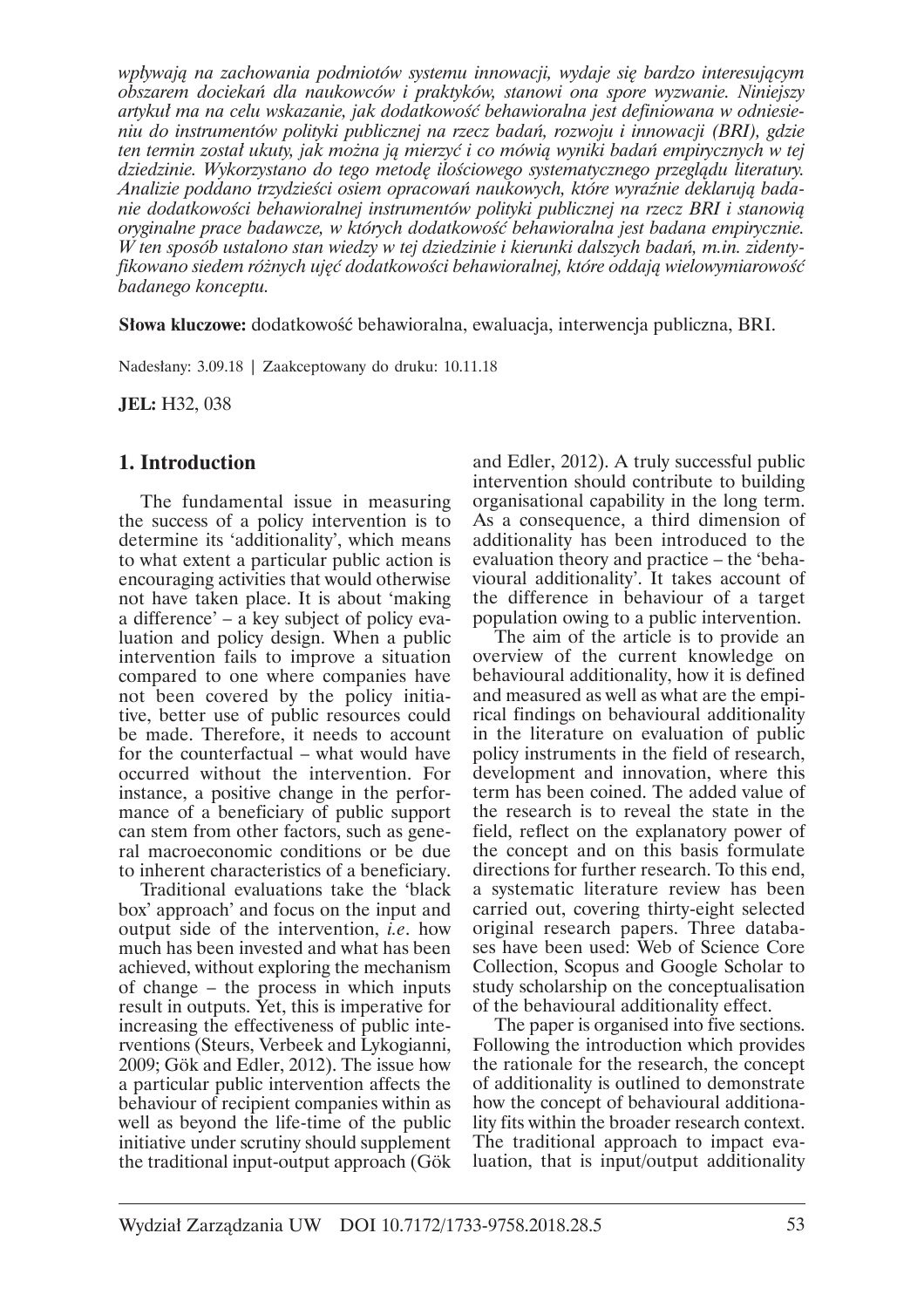approach, is discussed and contrasted with behavioural additionality approach. Two subsequent sections present the literature review design and the results of the search. In the final section the existing body of literature produced by scholars is synthesized, revealing the state in the field and directions for further research.

# **2. Additionality as a rationale for public intervention and its types**

'Additionality' can be characterised as net changes which are brought about over and above what would take place anyway without public intervention (a program, project or policy) (Polt and Streicher, 2005; Georghiou and Clarysse, 2006). Therefore, assessing the additionality effect requires being sensitive about two critical issues. Firstly, one must not assume that a given situation – the state of the economic, social or environmental context – would remain constant if an intervention would not have taken place at all *i.e*. that the baseline position (the situation at the beginning of the intervention) would remain unchanged over the intervention period. The reference case can be better (or worse) than the baseline position, even in the absence of a public intervention under evaluation (Figure 1). This refers to the problem of deadweight.





*Source: based on English Partnerships (2008, p. 5).*

Secondly, effects such as: displacement or substitution should also be taken into account. The reason is that sometimes effects of an intervention addressed to specific areas or groups are achieved at the expense of other areas or groups. On the other hand, benefits of an intervention can also be multiplied due to knock-on effects within the economy and leak outside the intervention target area or group (English Partnerships, 2008).

There are different types of additionality that can be distinguished. The most common division encompasses: input, output, and behavioural additionality (OECD, 2010).

Input additionality describes the extent to which intervention supplements or substitutes for inputs provided by other means – the market or recipient's own resources. For instance – whether public funding supplements or substitutes private RDI investment (the latter case is referred to as the crowding-out effect). It was a first generation of studies in the field of RDI policy – econometric evaluations which focus on the initial stage of multiplier effects of subsidies on the total amount of R&D expenditure (for a review see: David et al., 2000 and Gonzales and Panzo, 2008).

However, rejection of the crowding-out effect of public support (which is the most intensely studied issue within the input additionality evaluation), does not automatically translate into product or process innovations, since the linear approach to innovation process has been abandoned as insufficient to explain the complete phenomena of innovation. Thus, the output additionality identifies the proportion of what would not have been created without public intervention; in other words, due to public support a recipient achieves more, compared to the output that would result without it. This additional output can be confined to the introduction of new products or production processes or patenting activity of a beneficiary (*e.g*. a number of patented inventions), or be affiliated with productivity growth and such factors as growth in turnover and export, in employment, value of an enterprise, *etc*. Nevertheless, examining the input and output side of the innovation process still isn't sufficient for policy makers. It is argued that RDI public interventions should be judged on the basis of more than their immediate material returns or directly measurable indicators – namely, also with reference to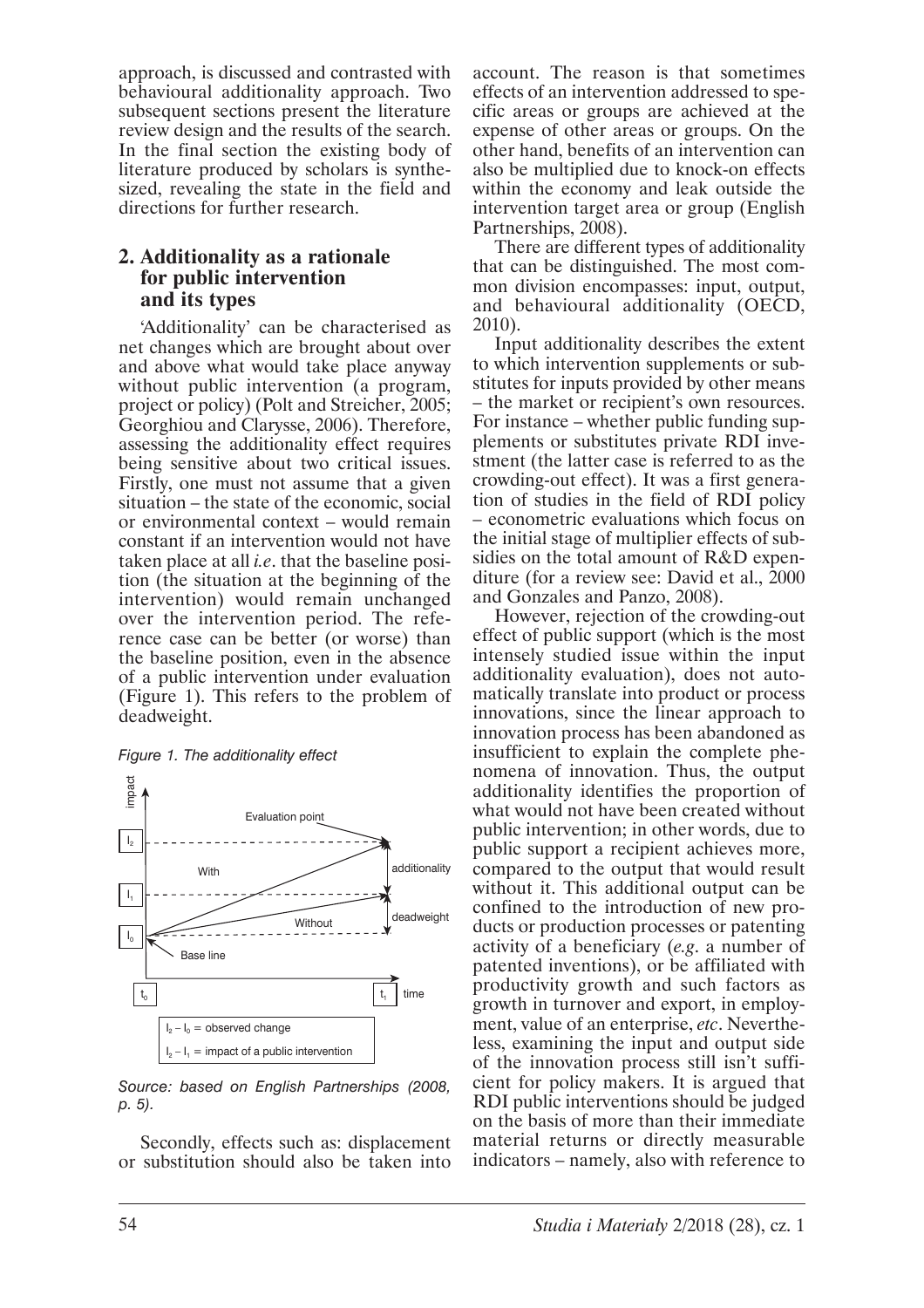intangible social returns, such as competence building or networking effects (Falk, 2006).

In order to understand the long term effects of public support for RDI, factors concerning the change in behaviour of the recipient should be taken into account. Hence, the concept of behavioural additionality has been introduced, which refers to the difference in behaviour of a target population owing to a public intervention. Initially, the focus had only been on one issue: how public interventions modify the manner in which a supported project is carried out. To this end, the analogy to

opening of the black box was used (Clarysse et al., 2006, Steurs et al. 2006). Later, the focus has shifted towards more persistent changes in beneficiaries' behaviour, going beyond the lifetime of the supported initiative. Autio et al. (2008), for instance, refer to a broader range of learning results of R&D subsidies as 'second-order additionalities', whereas to input and output additionality as 'first-order additionalities'. This form of additionality is the least examined due to practical difficulties and yet it plays a critical role in understanding the wider and more sustained impact of public interventions.

| <b>Traditional additionality approach</b><br>(input/output additionality approach)                                                                                                                                                                                                                                      | <b>Behavioural additionality approach</b>                                                                                                                                                                                                        |
|-------------------------------------------------------------------------------------------------------------------------------------------------------------------------------------------------------------------------------------------------------------------------------------------------------------------------|--------------------------------------------------------------------------------------------------------------------------------------------------------------------------------------------------------------------------------------------------|
| the 'black box' type of evaluation: quantitative<br>questions: how much something has changed?<br>in which direction it changed? how much was<br>invested in a given project (input), how much<br>was achieved through its implementation<br>$(output)$ – the focus is on a stimulus (input)<br>and a response (output) | opening the 'black box' of public interventions<br>- qualitative questions: how have the resources<br>involved been transformed into results? why<br>has something changed? what was the change<br>mechanism? what is the pattern of the change? |
| linear models                                                                                                                                                                                                                                                                                                           | non-linear models                                                                                                                                                                                                                                |
| market failure as a rationale for public<br>interventions                                                                                                                                                                                                                                                               | system deficiencies as a rationale for public<br>interventions                                                                                                                                                                                   |
| to estimate the impact is the main challenge<br>(attribution problem), the focus is on solving<br>the problems arising from counterfactual<br>analysis (e.g. finding a suitable control group);                                                                                                                         | policy learning is the main challenge<br>(improving policy design); the problem of<br>comparative analysis (e.g. finding similar<br>situations)                                                                                                  |
| redistributive function of state                                                                                                                                                                                                                                                                                        | state as a catalyst                                                                                                                                                                                                                              |
| static approach – the comparison of situations<br>before and after some particular intervention;                                                                                                                                                                                                                        | dynamic approach – interest in the process,<br>often includes more than two observations<br>and does not include the "ceteris paribus"<br>assumption                                                                                             |

*Table 1. Traditional (input/output) versus behavioural additionality approach*

*Source: on the basis of Larosse (2004, p. 62).*

# **3. Methods**

Although the idea to evaluate how public policy interventions affect behaviour of the actors of the innovation system appears to be a very compelling line of inquiry for scholars and practitioners alike, it still gives rise to many practical difficulties. Hence, in order to determine the state of the art on the conceptualisation of the behavioural additionality effect, how the problem is approached, a 'quantitative systematic literature' review has been conducted, using the method outline by Pickering and Byrne (2014) which is deemed useful for assessing emerging trends within disciplines. The review is systematic, as the methods used to survey the literature and select papers are explicit and reproducible. It is quantitative, as it quantifies where there is research as well as where there are gaps. Each publication under review is classified into categories adopted by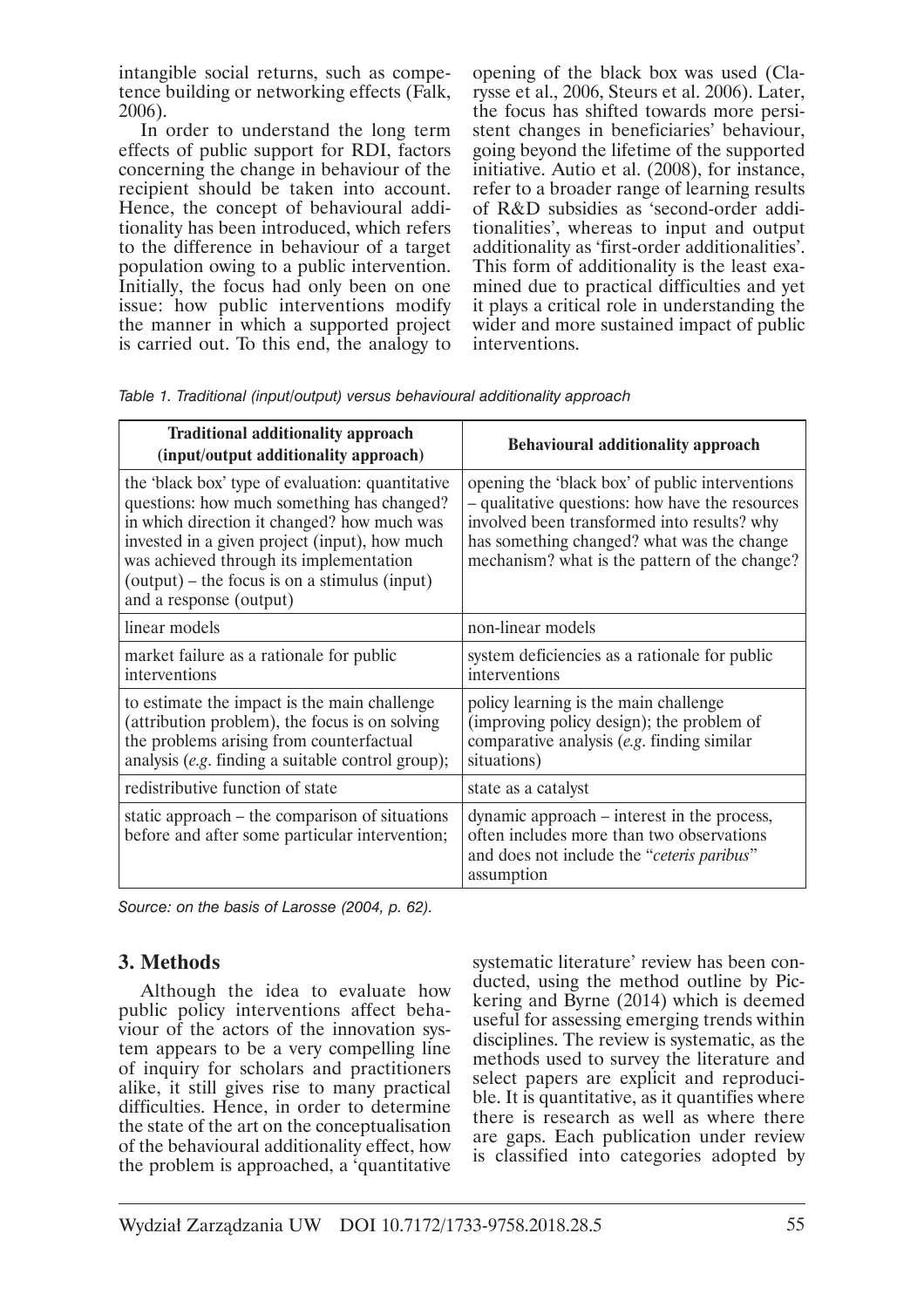a researcher according to his or her areas of interest (*e.g*. subject, a unit of analysis, timeframes, methods used etc.). It also enables to highlight the boundaries around generalisations emerging from the literature (Pickering and Byrne, 2014).

This review involves searching the literature using three online databases: Web of Science Core Collection, Scopus and GoogleScholar, to find all relevant papers that fit specific criteria. Searching for 'behavioural/behavioral additionality', 'behavioural incrementality' (in Canadian terminology) as well as 'second-order additionality,' 'indirect additionality' and 'process additionality', covering title, abstract and key word section, fifty-six scientific journal articles, book chapters, and other research papers have been identified.<sup>1</sup> Thirty-eight of them have been selected for a literature review on the basis of the following inclusion criteria: (1) they explicitly acknowledged assessing behavioural additionality, (2) in reference to public policy measures fostering RDI and  $(3)$  they represent an original research papers, in which behavioural additionality is approached empirically.<sup>2</sup>

|  | Table 2. Types of publications under review |  |
|--|---------------------------------------------|--|
|  |                                             |  |

| scientific journal articles                                                                              | book chapters                                                                                  | other research papers       |
|----------------------------------------------------------------------------------------------------------|------------------------------------------------------------------------------------------------|-----------------------------|
| (1), (2), (17), (18), (19), (20),<br>(22), (24), (26), (27), (28),<br>(31), (32), (33), (36), (37), (38) | (3), (4), (5), (6), (7), (8), (10),<br>(11), (12), (13), (14), (15),<br>(21), (25), (29), (30) | (9, (16), (23), (34), (35), |
| <b>Total number: 17</b>                                                                                  | 16                                                                                             |                             |

(1) Davenport, Grimes and Davies (1998); (2) Polt and Streicher (2005); (3) Department of Industry, Tourism and Resources of Australia (2006); (4) Falk (2006); (5) Steyer, 2006; (6) Clarysse, Bilsen and Steurs (2006); (7) Hyvärinen (2006); (8) Fier, Aschhof and Löhlein (2006a), (9) Aschhoff, Fier and Löhlein (2006), (10) Suzuki and Yumitori (2006); (11) Shin (2006); (12) Madsen and Brastad (2006); (13) Malik, Georghiou and Cameron (2006); (14) Shipp, Wisniewski, Wang and Campbell (2006); (15) Polt and Psarra (2006); (16) Falk (2004); (17) Autio, Gustaffson and Kanninen (2008); (18) Hall and Maffioli (2008); (19) Hsu, Horng and Hsueh (2009); (20) Breschi, Cassi, Malerba and Vonortas (2009); (21) Steurs, Verbeek and Lykogianni (2009); (22) Clarysse, Wright and Mustar (2009); (23) Gök (2010); (24) Chávez (2011); (25) Larrea, Aranguren and Karlsen (2012); (26) Meuleman and De Maeseneire (2012); (27) Teirlinck and Spithoven (2012); (28) Wanzenboeck, Scherngell and Fischer (2013); (29) Prota, D'Eposito, De Stefano, Giordano and Vitale (2013); (30) Prota, and Vitale (2014); (31) Marzucchi, Antonioli and Montresor (2015); (32) Neicu, Teirlinck and Kelchtermans (2016); (33) Cerulli, Gabriele and Potì (2016); (34) Roper and Hewitt-Dundas (2016); (35) Pérez (2016); (36) Hulsink and Scholten, (2017); (37) Wu (2017); (38) Chapman and Hewitt-Dundas (2018).

*Source: own elaboration.*

# **4. Results**

#### **4.1. How behavioural additionality is defined?**

In general terms, behavioural additionality is defined as the difference in a company's behaviour resulting from a public intervention (*e.g*. as a result of using a subsidy for R&D project). And here the consensus among researchers regarding the definition of behavioural additionality effect ends. There is a vast array of different theoretical approaches to this problem. The most prominent distinction is found in the timeframe taken into account while assessing the behavioural additionality. Some authors focus entirely on behavioural changes during a public intervention, as a rule – an implementation of the subsidised project, placing behavioural additionality inbetween input and output of a public policy measure. Alternatively, others emphasise long term behavioural impacts of public interventions. They not only ask a question how RDI policy instruments change the way in which a subsidised project is carried out, but also how this can be done in a more persistent way, moving beyond the impulse of the initial intervention (Georghiou and Laredo, 2006).

The first category, which I call 'oneoff company-level additionality effects'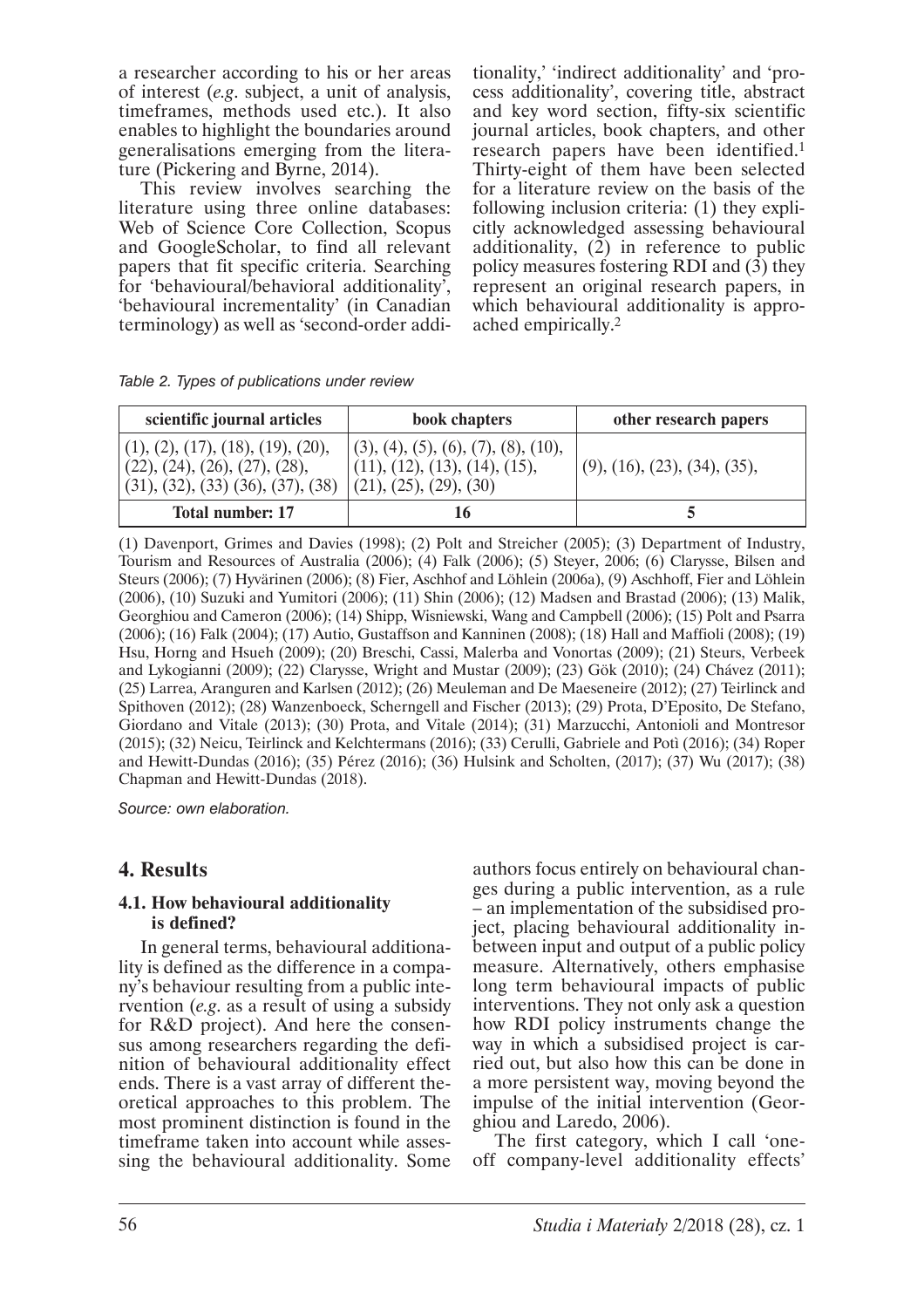encompasses behavioural changes occurring during a public intervention. This line of inquiry can be labelled as being consistent and can be neatly broken into three subcategories:

- project additionality the availability of public aid influences the decision to launch a project or undertake other RDI activities, that would not be carried out in the absence of public intervention;
- scope and scale additionality a public intervention enables the expansion of scope and scale of a supported project or other RDI activities;
- acceleration additionality a public intervention influences the pace of the project implementation by enabling a beneficiary to complete a particular project or other RDI activities over a shorter period of time.

The second category, which I call "persistent company-level additionality effects", is much more diverse. In this approach behavioural additionality is defined as 'the persistent change in what the target group of the policy is doing and how they are doing it, whereby this change is attributable to the policy action" (Gök and Edler, 2012, p. 2). What tells this category apart from the first one  $-$  is persistency, effects of an intervention are sustained over time, strengthening a policy's latent ability to influence the creation of output additionality beyond the frames of the project supported or public aid offered (*e.g*. Davenport et al., 1998). Some of these definitions overlap each other. However, as they highlight different aspects of behavioural changes, I have broken this category into three subcategories:

– strategic additionality – a public intervention induces changes in the company's strategic management of R&D and innovation (*e.g*. Davenport et al. (1998) identify the changes in managers' attitudes towards R&D after involvement in a supported collaborative R&D programme and determine subsequent R&D place in the overall operating structure of the organisation; in the similar vein – Chapman and Hewitt-Dundas (2018) examine how innovation vouchers influence senior managers innovation-oriented attitudes; Department of Industry, Tourism and Resources of Australia (2006) defines

behavioural additionality in terms of the increased commitment to R&D and understanding of the benefits of R&D, what in turn encourages the supported companies to apply for other forms of government assistance; Steyer (2006) finds out that public support induces companies to carry out more technologically risky and complex projects and pursue more challenging aims; Malik et al. (2006) raise the question whether public support helps to overcome a lock-in failure by introducing a company to a new or extended technology or market area);

- disciplinary effects (operational additionality) – a public intervention induces changes in the way the recipient companies operationally manage the R&D and innovation related activities – are manifested through greater management rigour; might be enforced in the application and reporting requirements, which are then institutionalised into the company's further activities; (*e.g*. Department of Industry, Tourism and Resources of Australia (2006) investigates generation of and/or entrenched change in project management; Steyer et al. (2009) investigate whether companies develop improved R&D management capabilities while carrying out publicly funded R&D projects).
- changes in the pattern of collaboration – a public intervention induces a persistent change in the pattern of collaboration of a target population (*e.g*. Department of Industry, Tourism and Resources of Australia (2006) considers a formation of new collaboration with companies which is expected to continue; Steyer (2006) reports an increase of companies' investment into external R&D and the change in the companies' attitude towards the science-industry sector; Breshi et al. (2009) write about 'linkage additionality' to describe effects of the public programmes supporting R&D, what denotes strengthening overall network connectivity through public support).

Actually, one more dimension of behavioural additionality explored in the literature should be distinguished – system level effects, as public interventions can induce behavioural changes also in other actors of the innovation system. This category takes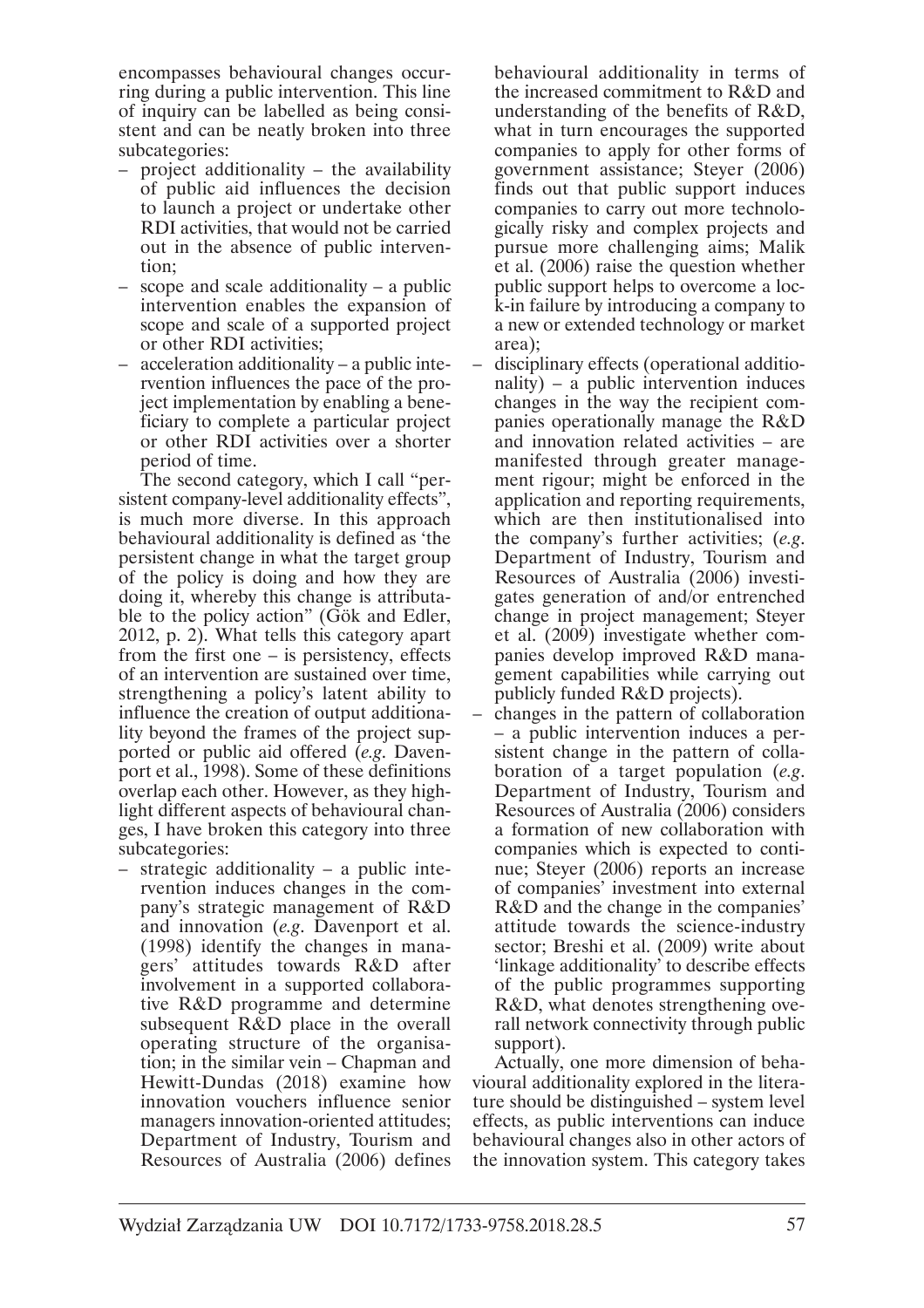account of a learning – enhancing externality beyond the direct beneficiaries of a public intervention, *e.g*. knowledge-spillovers, improved coordination (e.g. Autio et. al, 2008), or positive impact on the company image/credibility (referred to as the signal/certification effect, e.g. Clarysse

et al., 2006; Hyvärinen, 2006; Hulsink and Scholten, 2017; Wu, 2017).

Usually, one study concerns more than one dimension of behavioural additionality. Table 3 shows that the largest number of publications use collaboration as an indicator of behavioural change.

| <b>Dimensions of behavioural additionality</b><br>- publications in total |                                                           | <b>Publications</b>                                                                                                                                          |  |
|---------------------------------------------------------------------------|-----------------------------------------------------------|--------------------------------------------------------------------------------------------------------------------------------------------------------------|--|
| company-level<br>one-off effects                                          | project additionality $-9$                                | $(3), (4), (5), (7), (12), (13), (16), (21),$<br>(28)                                                                                                        |  |
|                                                                           | scale & scope additionality – 14                          | $(2), (3), (4), (5), (6), (8), (9), (12), (15),$<br>(16), (19), (21), (28), (32)                                                                             |  |
|                                                                           | $acceleration additionality - 14$                         | $(2), (3), (4), (5), (6), (8), (9), (12), (15),$<br>(16), (19), (21), (32), (36)                                                                             |  |
| company-level persistent<br>effects                                       | strategic additionality $-18$                             | $(1), (3), (5), (6), (7), (10), (11), (12),$<br>$(13), (14), (18), (19), (21), (23), (32),$<br>(35), (36), (38)                                              |  |
|                                                                           | changes in the pattern of collaboration $-25$             | $(1), (3), (5), (6), (7), (8), (9), (10), (12),$<br>$(13), (14), (19), (20), (21), (22), (23),$<br>$(24), (27), (28), (29), (30), (31), (33),$<br>(34), (35) |  |
|                                                                           | disciplinary effects $-17$<br>(operational additionality) | $(1), (3), (5), (6), (7), (8), (9), (10), (12),$<br>$(13), (14), (19), (21), (22), (23), (34),$<br>(36),                                                     |  |
| system-level<br>effects                                                   | 11                                                        | $(5)$ , $(6)$ , $(7)$ , $(10)$ , $(13)$ , $(17)$ , $(19)$ , $(25)$ ,<br>(26); (36), (37)                                                                     |  |

*Table 3. Theoretical approaches to behavioural additionality*

*Source: own elaboration.*

#### **4.2. How behavioural additionality is measured? Which research designs and methods are used?**

One of the most challenging tasks in estimating additionality of public interventions consists in constructing the counterfactual situation – what would have happened if no intervention had taken place; and in reference to behavioural additionality – how the recipient company would have behaved should it had not been covered by a public policy measure. There are three basic research designs to address the problem of causality (attribution): experimental, quasi-experimental and non-experimental design.

The experimental design is often labelled as the 'golden standard' in establishing cause-and-effect inferences. It employs random assignment to groups, which are compared (so-called treatment group – companies to which a policy instrument is addressed and to a control group – companies not exposed to this policy intervention) as the main attribution mechanism to explain the differences caused by public interventions; then there is no systematic difference between the groups. However,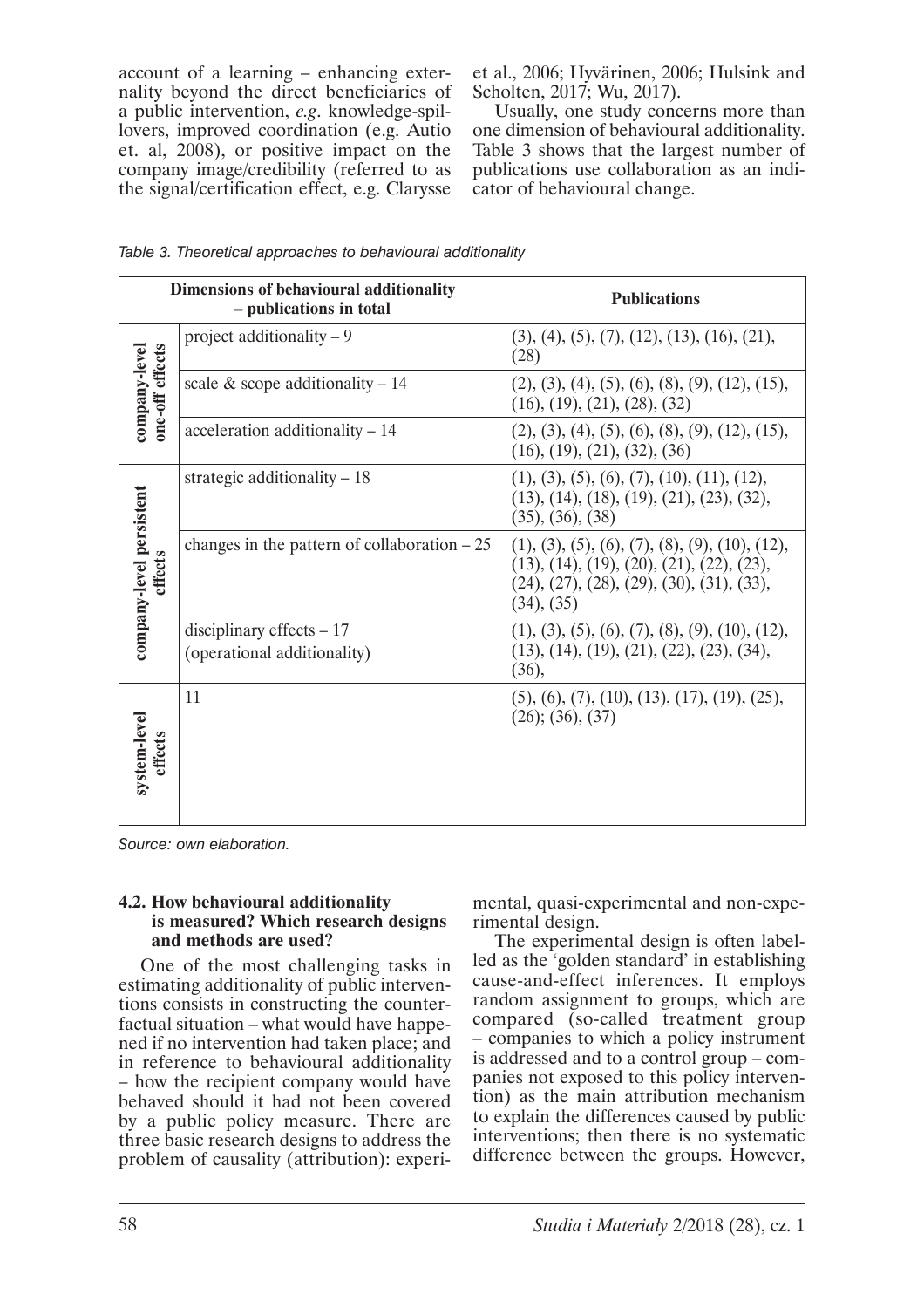a randomised assignment to a treatment group is in practice very problematic in view of the values and assumptions underpinning public policy interventions. In the literature under review, none of the researchers employ an experimental design to detect behavioural additionality.

Instead, they rely on quasi-experimental design and non-experimental design. In the first case they mainly use such methods as: propensity score matching and regression discontinuity design, which take account of the selection bias problem. It arises when participants of a specific programme (intervention) are systematically different than non-participants even before they receive public support. There are two main types of selection bias: self-selection and committee-selection (agency selection). The former occurs when companies voluntarily decide whether to apply for aid or not. In the case of aid schemes for innovative projects, companies that are more growthoriented are more likely to become beneficiaries of such programmes. In the same vein, owing to their motivation and dynamism they are also more likely to perform better even without public assistance compared to those who lack ambition and creativity. The committee selection, instead, occurs in the case of aid schemes where only a portion of potential beneficiaries are awarded public support. It is argued that public authorities may follow a 'pickingthe winner' strategy – for instance, companies which are more engaged in RDI activity in the first place are also more likely to receive more aid for RDI (Aerts and Czarnitzki, 2006, p. 12). The tricky task here is to find a control group as similar as possible to the treatment group (covered by a public intervention) to make a sound comparison. The composition of a reliable control group was not always feasible. Polt and Streicher (2005), for instance, in order to confirm the high additionality found among beneficiaries did a cross-check in a parallel survey of a sample of rejected applicants. Falk also compares responses of successful applicants with failed applicants. The first group was asked hypothetical questions about what would have happened if they had not received funding, the latter – about what actually happened to their proposed projects. Steyer (2006), rather than a control group approach used the before-and-after comparison and on the top of it applied the data from the

*Table 4. Research design and methods used to assess behavioural additionality*

|                    | Methods for measuring behavioural additionality | <b>Publications:</b>                              |  |
|--------------------|-------------------------------------------------|---------------------------------------------------|--|
| experimental       | randomised experiments $-0$                     |                                                   |  |
|                    | regression discontinuity design $-5$            | (2), (4), (15), (16), (26)                        |  |
| quasi-experimental | propensity score matching $-6$                  | $(8)$ , $(9)$ , $(18)$ , $(22)$ , $(24)$ , $(32)$ |  |
|                    | $other-6$                                       | (11), (27), (28), (33), (34), (37)                |  |
|                    | interviews $-6$                                 | (1), (3), (6), (10), (12), (21)                   |  |
| non-experimental   | survey $-6$                                     | (5), (7); (10); (14); (17); (19)                  |  |
|                    | case studies $-5$                               | (13), (23), (25), (35), (36)                      |  |
|                    | social network analysis $-3$                    | (20), (29), (30)                                  |  |

*Source: own elaboration.*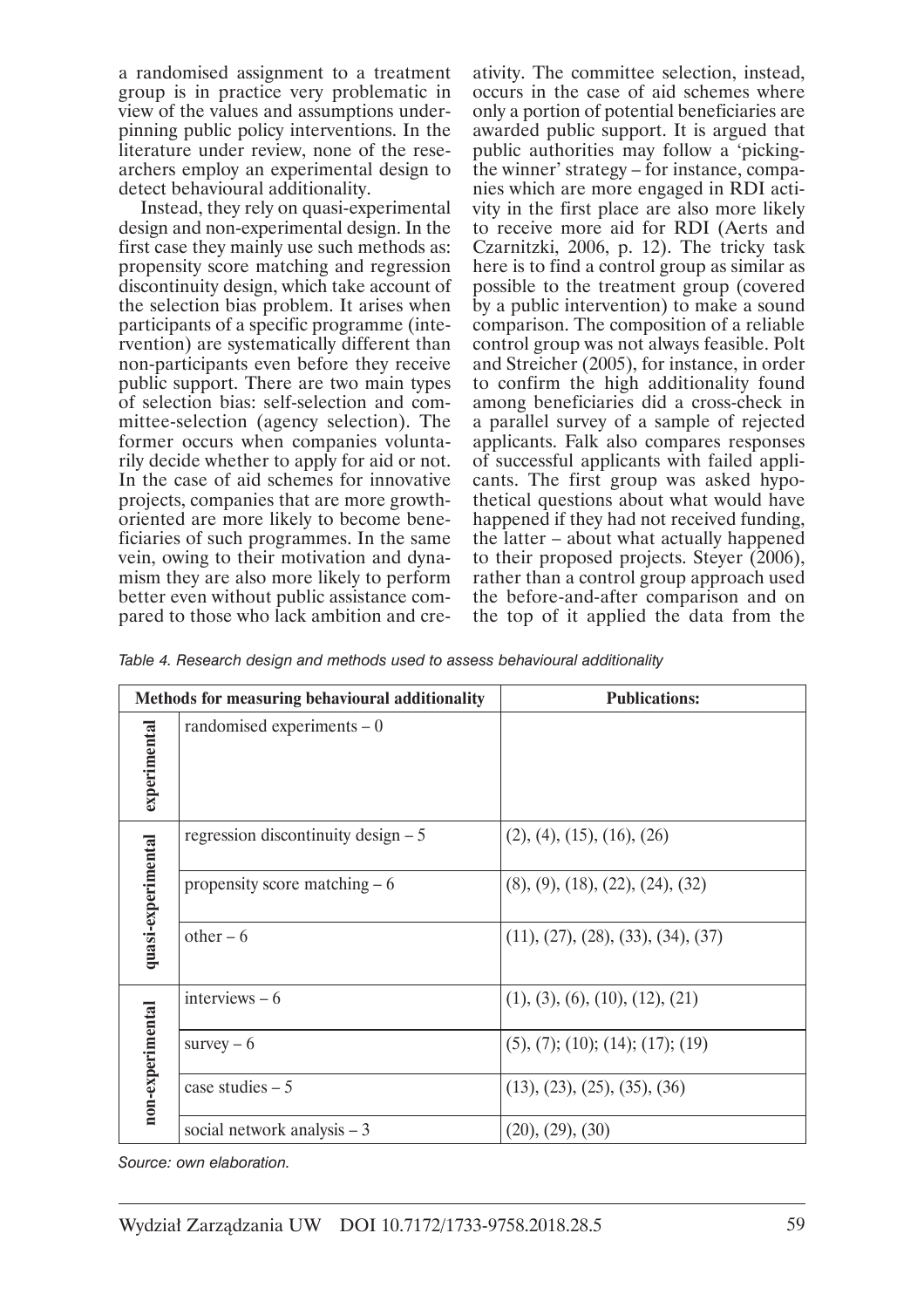Community Innovation Survey to validate the findings. Chavez (2011), in turn, apart from using the matching technique (propensity score matching and the nearest neighbour matching algorithm) to tackle the endogeneity and self-selection problems, employed a structural equation model to have an explanatory model of the mechanisms working behind the subsidy.

Finally, the non-experimental design, the most heterogeneous of these three types, is reckoned the weakest in terms of making casual statements. Commonly, studies which fall within this group are purely observational and the results are descriptive. Variables are not deliberately manipulated nor is the setting controlled. A researcher observes the phenomena as they occur, very frequently *ex post*. The methods are: opinion surveys, interviews, and more in-depth case-studies.

Table 4 shows that methods most frequently used for measuring behavioural additionality are: surveys and interviews, which include the perceived counterfactual scenario or directly inquiring about the impact of the intervention. The respondents were chosen among senior executives and project administrators as they are deemed to be best-positioned to make an assessment. Equally popular are matching techniques, in particular propensity score matching. Rare but very promising seems social network analysis as a tool to evaluate behavioural additionality. Breschi et al. (2009, p. 851) concludes: "The most important outcome of the study is the confirmation that social network analysis is an empirical tool amenable to application in appraising the effectiveness of publicly funded RTD programmes. It is especially well suited to answer questions of 'behavioural additionality' that hitherto been addressed only qualitatively."

#### **4.3. What are the empirical findings on behavioural additionality?**

An overwhelming majority of studies on behavioural additionality report positive effects (28 out of 38). It means that a public intervention under investigation induces behavioural changes of target population in the desired direction. Only few provide evidence of no additionality (2 papers) or mixed results (8 papers). What is striking is that none of the publications under review reports negative additionality.

The worst of the possible scenarios *i.e*. that the intervention has led to perverse effects, although signalled in the literature, is not thoroughly investigated (see *e.g*. Polt and Psarra, 2006; Clarysse, Wright and Mustar, 2009). This constitutes a research gap in the existing literature. Taking into account how the concept of behavioural additionality is captured in questionnaires, such an option sometimes simply does not come into question and the most extreme case is no impact observed (no additionality), (see *e.g*. Steyer, 2006, p. 84; Steurs, Verbeek and Lykogianni, 2009, p. 159). Moreover, it is debatable whether such effects as: increased risk tolerance, entering into new market, new collaboration, should always be deemed as manifestations of positive behavioural additionality. In my opinion, these require a deeper analysis. Fier, Aschof and Löhlein (2006a), for instance, find out that newly established R&D co-operations with science, compared to already existing co-operations, are less likely to be continued after the funding has ended. When persistency is an element of the behavioural additionality definition, one cannot talk about positive effects of a public intervention. Moreover, the research carried out by Clarysse, Wright and Mustar (2009) shows that learning effects decrease with the number of subsidised projects. The highest impact on behavioural additionality takes place in the first subsidised project when the companies, in fact, optimise their management processes. However, the companies which are frequent 'customers' of a subsidising agency and have high level of R&D intensity, claim that interaction with an agency has even negative additionality and inhibit their processes.

What, instead, should be perceived as the right direction in evaluation of behavioural additionality is segmenting the recipient companies according to their size and R&D intensity as one can expect in these cases different behavioural changes induced by a public intervention. Large companies with a formalised innovation decision-making process rarely condition their decision whether to launch a given project upon receiving public support nor fundamentally adapt their strategy or management processes to make project fundable from public resources (see *e.g*. Clarysse, Bilsen and Steurs, 2006; Sters, Verbeek and Lykogianni, 2009).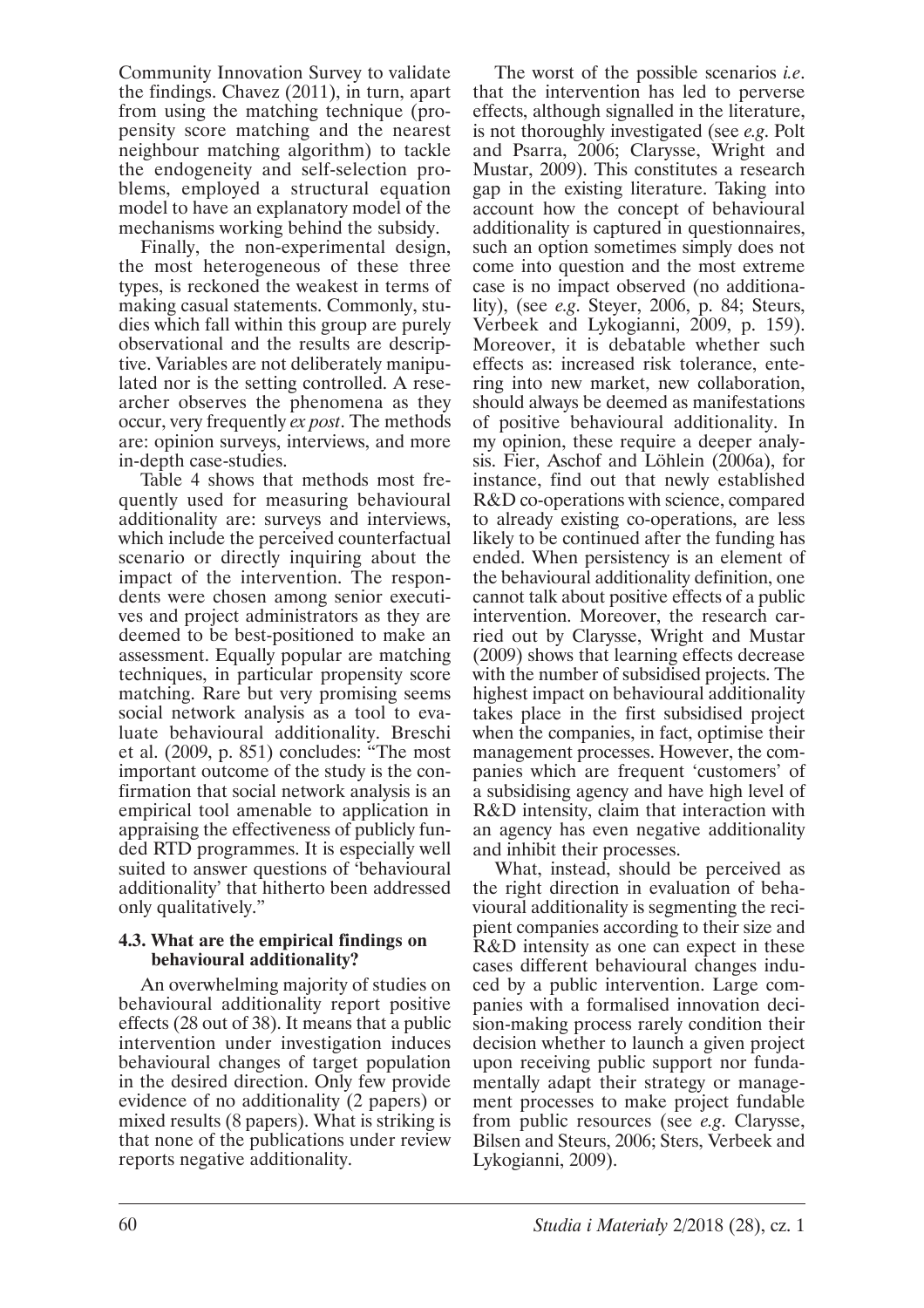*Table 5. Empirical findings on behavioural additionality*

| <b>Positive</b>                                                                                                                                                                | no additionality | <b>Negative</b> | mixed results                                     |
|--------------------------------------------------------------------------------------------------------------------------------------------------------------------------------|------------------|-----------------|---------------------------------------------------|
| (1), (2), (3), (4), (5), (6),<br>(7), (10), (11), (12), (13),<br>(14), (15), (16), (17), (18),<br>(19), (20), (24), (26), (29),<br>(30), (31), (32), (33), (36),<br>(37), (38) | (8), (9)         |                 | (21), (22), (23), (25),<br>(27), (28), (34), (35) |
| total: 28                                                                                                                                                                      | $\mathcal{D}$    |                 | 8                                                 |

*Source: own elaboration.*

#### **5. Conclusions and discussion**

The literature shows that behavioural additionality is a multidimensional concept. At least seven definitions of behavioural additionality can be identified in the literature under review. First three can be put under the common heading: 'one-off company-level effects', as they capture only those changes which occur during a public intervention, most frequently – during the implementation of a subsidised project; and these are: project additionality, scale & scope additionality and acceleration additionality. It is worth mentioning that while some authors investigate these issues, they do not treat them as a manifestation of behavioural additionality, but as an extension of input additionality (*e.g*. Davenport et al., 1998). Moreover, these conceptualisations of behavioural additionality are consistent with the concept of 'incentive effect' under State aid rules (see: Communication from the Commission — Framework for State aid for research and development and innovation 2014/C 198/01 par.4.4). Thus, the postulate is to link these two lines of inquiry – *ex ante* State aid control of aid measures with their *ex-post* impact evaluation more closely to verify whether the assumptions underpinning the aid granted are valid.

Other conceptualisations of behavioural additionality emphasise the sustainability of the changes observed. In this case three sub-categories have been put forward. First, it is strategic additionality – assumed to be the most durable and desirable impact of public interventions; this reflects an increased commitment of a company to R&D and innovation, encompasses situations where public intervention stimulates companies to enter into a new enabling

technology, to undertake research beyond the company's short term business trends, more risky research or to integrate R&D and innovation strategy into their business strategy. Second – encompasses disciplinary effects, that is the changes in the way the recipient companies operationally manage the R&D and innovation related activities, and is essentially manifested through greater management rigour. This is where the differences between the most frequently used innovation policy measures: subsidies and tax incentives, are clearly visible. Whereas subsidies are typically awarded on the basis of the quality of a proposal, technical ability of a company and potential market, tax incentives usually require less administrative burden. As a consequence, it can be assumed that direct public support will lead to higher disciplinary effect on the part of an applicant company. However, further research about which are the behavioural mechanisms induced by different types of policy measures or what can be even more interesting for policy makers – which are the combined effects upon companies which benefit from more public interventions (the so called 'policy mix') is needed. A rare example is a study by Neiu *et al*. (2016). The third sub-category includes changes in the pattern of collaboration, which is a very common approach to the issue. Cunningham and Gök (2016, p. 253) argue that: 'The majority of evaluations and scholarly studies discussing the concept of behavioural additionality use collaboration as one of the key, if not the sole behaviours on which they focused.' However, only a fraction of them addresses the problem of the continuity of cooperation (*e.g*. Fier, Aschhof and Löhlein, 2006) or the costs of cooperation (e.g. Cerulli et al., 2016). Finally, public interventions can lead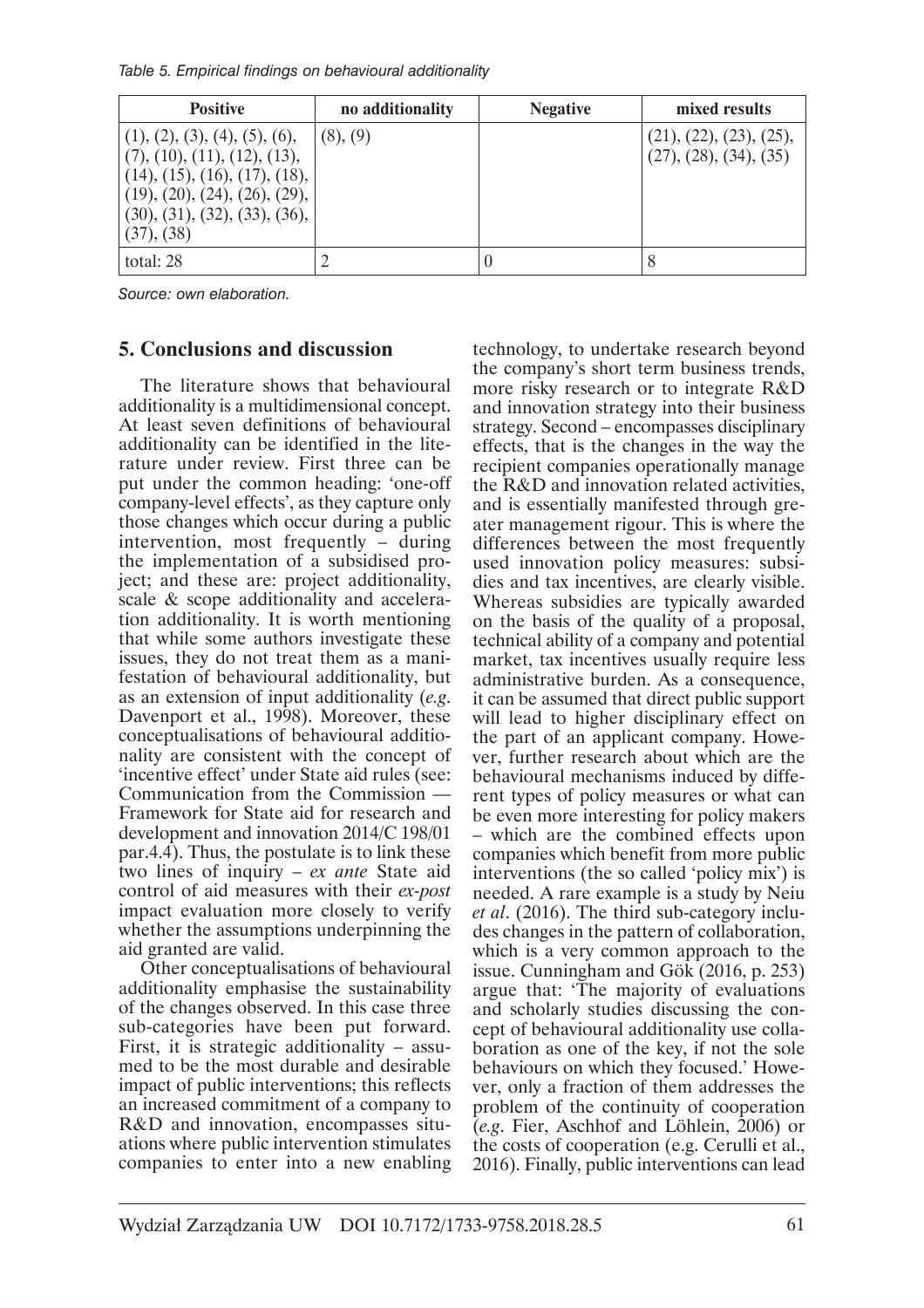not only to the behavioural changes of the companies to which they were directly addressed but can also encourage behavioural changes of other innovation system's actors (*e.g*. knowledge-spillovers, improved company credibility). These behavioural additionalities have been labelled 'systemlevel additionality'.

Against this vast array of different conceptualisations of behavioural additionality, one can wonder whether a single definition is in fact needed for the concept to have full explanatory power. I think that sorting out – introducing sub-categories of behavioural additionality (what this article is striving for) is more practical and better corresponds to various policy needs. However, the way behavioural additionality is defined influences the research design and methods applied to its measurement. In the literature under review behavioural additionality is captured using quasi-experimental design (regression discontinuity design and propensity score matching in particular), as well as non-experimental design (and more qualitative approaches: opinion surveys, interviews, case-studies, etc.). In the first case, these methods are deemed more reliable for establishing cause-and-effect inferences. However, at the same time it can be argued that they follow the same black-box analogy as the input-output approach. They, for instance, track how many new collaborations have been established due to a public intervention, with whom *etc*. but without exploring why these effects occurred at all. Case studies and qualitative approaches seem better suited for this purpose. However, there is a threat to validity of the generalisability of the causal relationship between the cause and effect in a particular setting. Thus, it seems reasonable to combine different methods of measuring behavioural additionality.

The final observation is that the literature under review in vast majority reports positive behavioural additionality. This is in line with the view of Cunningham, Gök and Larèdo (2016, p. 83), as they conclude: 'It is very difficult to reach a conclusion from the analysis of the behavioural additionality studies. Unlike impact additionality and output additionality studies, behavioural additionality studies always report positive results…' Nevertheless, one cannot deny perverse effects of public intervention, *e.g*.

when a public intervention induces companies to take risks they cannot afford, where it leads to wrong direction of technology or the market, or to enter into alliances which prove unproductive and costly. Yet, the problem of negative additionality seems to be only signalled in the literature on the evaluation of behavioural additionality and deserves further investigation; *inter alia*, costs and administrative burdens associated with a public support should be more properly taken into account.

#### **Endnotes**

- 1 It is worth mentioning that behavioural additionality is the term coined precisely in the context of innovation policy; Scolar Search: TITLE-ABS-KEY ("behavioural additionality" OR "behavioral additionality" OR "behavioural incrementality" OR "second-order additionality" OR "indirect additionality" OR "process additionality"); GoogleScholar Advanced Search: find articles with at least one of the word in the title of the articles: ("behavioural additionality" OR "behavioral additionality" OR "behavioural incrementality" OR "secondorder additionality" OR "indirect additionality" OR "process additionality") / without patents and citations; Web of Science Core Collection Search: TOPIC: ("behavioural additionality" OR "behavioral additionality" OR "behavioural incrementality" OR "second-order additionality" OR "indirect additionality" OR "process additionality"), Timespan: All years. Indexes: SCI-EXPANDED, SSCI, A&HCI, CPCI-S, CPCI-SSH, BKCI-S, BKCI-SSH, ESCI, CCR-EXPANDED, IC.
- <sup>2</sup> Fifteen publications have been rejected on the grounds of not fulfilling the inclusion criteria (their nature being mainly theoretical).

#### **References**

Aschhoff, B., Fier, A. and Löhlein, H. (2006). Detecting Behavioural Additionality. An Empirical Study on the Impact of Public R&D Funding on Firms' Cooperative Behaviour in Germany. *ZEW Discussion Paper* 06-037.

Autio, E., Gustaffson, R. and Kanninen, S. (2008). First- and second-order additionality and learning outcomes in collaborative R&D programs. *Research Policy*, *37*, 59–76.

Breschi, S., Cassi, L., Malerba, F. and Vonortas, N. (2009). Networked research: European policy intervention in ICTs. *Technology Analysis and Strategic Management*, *21*(7), 833–857.

Cerulli, G., Gabriele, R. and Potì, B. (2016). The role of firm R&D effort and collaboration as medi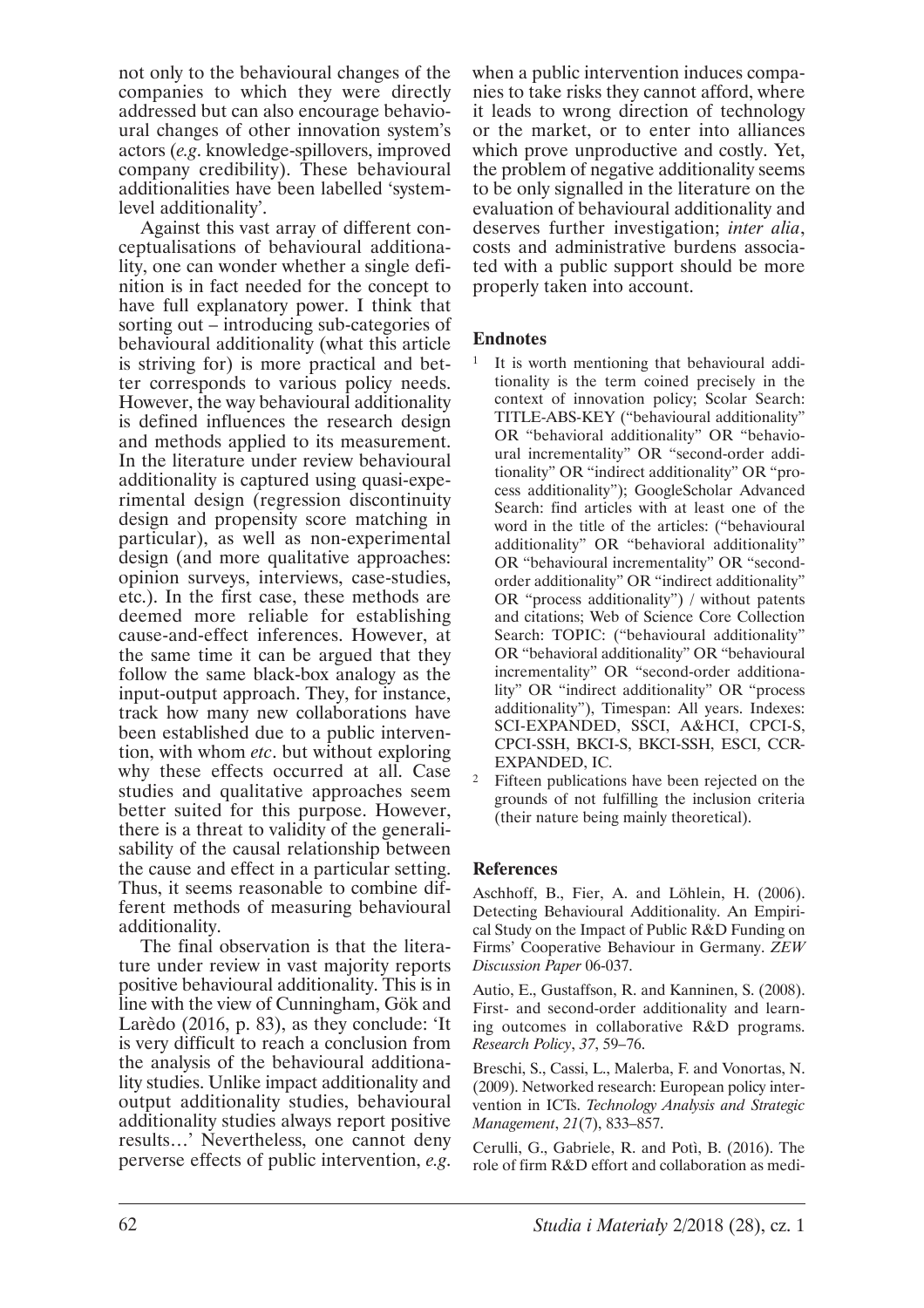ating drivers of innovation policy effectiveness. *Industry and Innovation*, *23*(5), 426–447.

Chapman, G. and Hewitt-Dundas, N. (2018). The effect of public support on senior manager attitudes to innovation. *Technovation*, *69*, 28–39.

Chávez S. (2011). Behavioural additionality in the context of regional innovation policy in Spain. *Innovation Organization & Management*, *13*(1), 95–110.

Clarysse B., Bilsen, V. and Steurs, G. (2006). Behavioural Additionality of the R&D Subsidies Programme of IWT-Flanders (Belgium). In: OECD (ed.). *Government R&D Funding and Company Behaviour: Measuring Behavioural Additionality*  (pp. 91–114). OECD Publishing.

Clarysse, B., Wright, M. and Mustar, P. (2009). Behavioural additionality of R&D subsidies: A learning perspective. *Research Policy*, *38*(10), 1517–1533.

Cunningham P. and Gök, A. (2016). A The Impact of Innovation Policy Schemes for Collaboration. In: J. Edler, P. Cunningham, A. Gök and P. Shapira (eds.), *Handbook of Innovation Policy Impact.*  (pp. 239–278). Edward Elgar Publishing.

Cunningham, P., Gök, A. and Larédo, P. (2016). The Impact of Direct Support to R&D and Innovation in Firms. In: J. Edler, P. Cunningham, A. Gök and P. Shapira (eds.), *Handbook of Innovation Policy Impact.* (pp. 54–107). Edward Elgar Publishing.

Davenport, S., Grimes, C. and Davies, J (1998). Research collaboration and behavioural additionality: A New Zealand case study. *Technology Analysis & Strategic Management*, *10*, 55–67.

David P., Hall, B. and Toole, A. (2000). Is public R&D a complement or a substitute for private R&D? *Research Policy*, *29*, 497–529.

Department of Industry, Tourism and Resources of Australia (2006). Behavioural Additionality of Business R&D Grant Programmes in Australia, In: OECD (Ed.) *Government R&D Funding and Company Behaviour: Measuring Behavioural Additionality* (pp. 39–58). OECD Publishing.

English Partnerships (2008). *Additionality Guide, A Standard Approach to Assessing the Additional Impacts of Interventions*. Third Edition, September. London: English Partnerships.

Falk, R. (2004). *Behavioural Additionality Effects of R&D Subsidies: Empirical Evidence from Austria*. Austrian Institute of Economic Research (WIFO). http://citeseerx.ist.psu.edu/viewdoc/download?doi= 10.1.1.535.9539&rep=rep1&type=pdf

Falk, R. (2006). Behavioural additionality of Austria's Industrial Research Promotion Fund (FFF). In: OECD (ed.). *Government R&D Funding and Company Behaviour: Measuring Behavioural Additionality* (pp. 59–74).OECD Publishing.

Fier A., Aschhof, B. & Löhlein, H. (2006a). Behavioural Additionality of Public R&D Funding in Germany. In: OECD (ed.), *Government R&D Funding and Company Behaviour: Measuring Behavioural Additionality* (pp. 127–150). OECD Publishing.

Gök, A. (2010). *An Evolutionary Approach to Innovation Policy Evaluation: Behavioural Additionality and Organisational Routines*. Manchester: PREST, The University of Manchester.

Gonzales X. and Pazo, C. (2008). Do public subsidies stimulate private R&D spending? *Research Policy*, *37*, 271–389.

Gök, A. and Edler, J. (2012). The use of behavioural additionality evaluation in innovation policy making. *Research Evaluation*, *21*, 306–318.

Hall, B. and Maffioli, A.(2008). Evaluating the impact of technology development funds in emerging economies: Evidence from Latin America. European. *Journal of Development Research*, *20*(2), 172–198.

Hsu, F.-M., Horng, D.-J. and Hsueh, C.-C. (2009). The effect of government-sponsored R&D programmes on additionality in recipient firms in Taiwan. *Technovation*, 29(3), 204–217.

Hulsink, W. and Scholten, V. (2017). Dedicated funding for leasing and sharing research and test facilities and its impact on innovation, follow-on financing and growth of biotech start-ups: the Mibiton case. *Venture Capital*, *19*(1–2), 95–118.

Hyvärinen, J. (2006). Behavioural Additionality of Public R&D Funding in Finland. In: OECD (ed.), *Government R&D Funding and Company Behaviour: Measuring Behavioural Additionality* (pp. 115–126). OECD Publishing.

Larosse, J. (2004). Conceptual and empirical challenges of evaluating the effectiveness of innovation policies with 'behavioural additionality' (the case of IWT R&D subsidies). In: L. Georghiou, B. Clarysse, G. Steurs, V. Bilsen and J. Larosse (eds.), *'Making the Difference'. The Evaluation of 'behavioural additionality' of R&D subsidies*. IWT-Observatory, *48*, 57–69.

Larrea, M., Aranguren, M. and Karlsen, J. (2012). New policy approaches to develop innovative territories: Developing trust and behavioral additionality in Gipuzkoa. In: P. Cooke, M. Parrilli and J. Curbelo (eds.), *Innovation, Global Change and Territorial Resilience* (pp. 150–165). Edward Elgar.

Madsen, E. and Brastad, B. (2006). Behavioural Additionality of Innovation Norway's Financial Support Programmes. In: OECD (ed.), *Government R&D Funding and Company Behaviour: Measuring Behavioural Additionality* (pp. 181–204). OECD Publishing.

Malik, K., Georghiou, L. and Cameron, H. (2006). Behavioural Additionality of the UK SMART and LINK Schemes. In: OECD (ed.), *Government R&D*